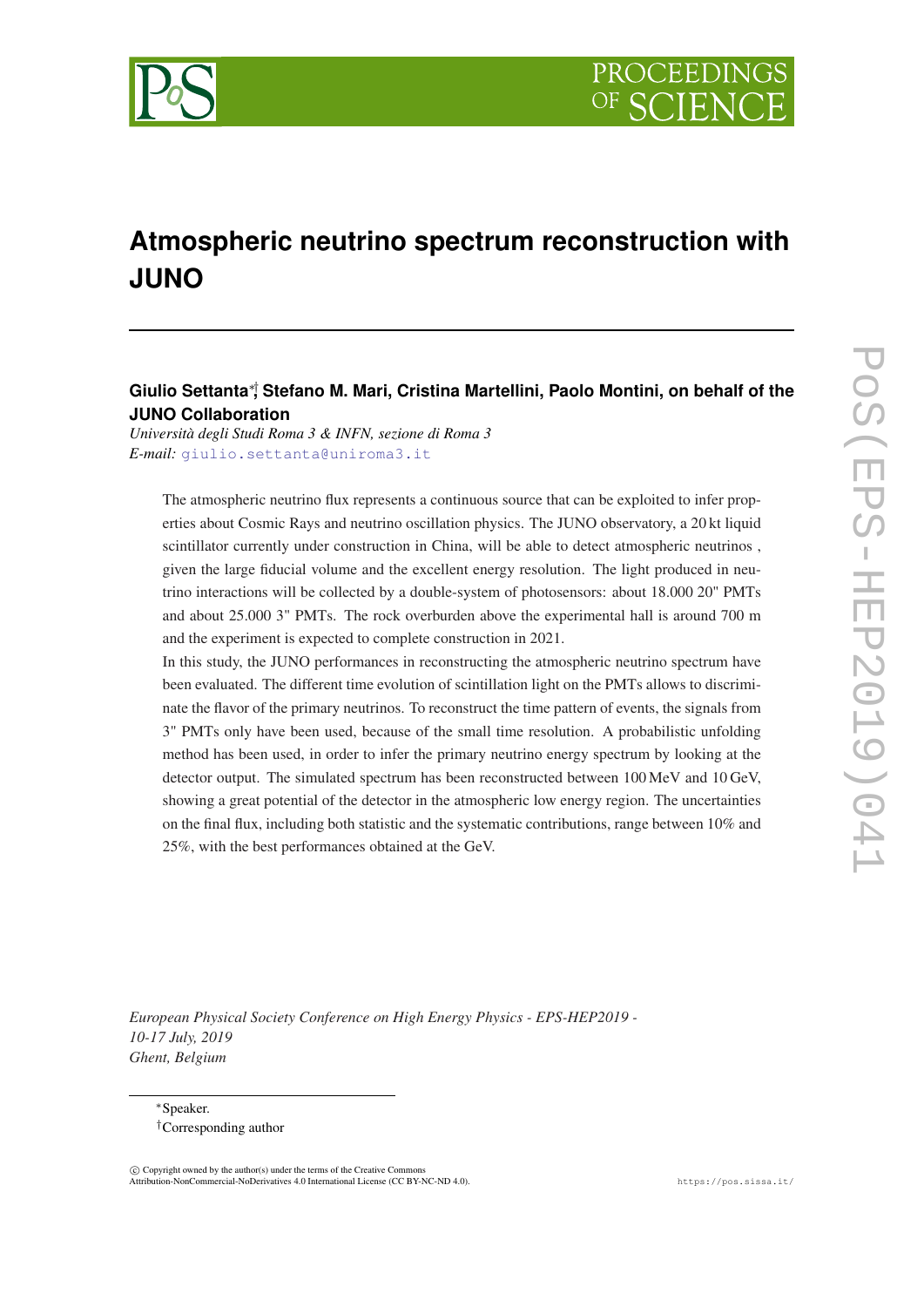## 1. Introduction

The origin and properties of Cosmic Rays (CRs) are still matter of study by a number of experiments. A fraction of the energy of an air shower, resulting after a CR interaction in the atmosphere, is carried by neutrinos. The atmospheric v flux is almost entirely composed of  $v_{\mu}$  and  $v_e$ <sup>1</sup> and spans many decades in energy, from the MeV up to the PeV scale. Neutrinos travelling across the Earth can be also used as a probe to study flavor oscillation effects in matter. After the experimental results in past years  $[1-6]$ , further contributions to the atmospheric  $\nu$  spectrum will come from the next generation of neutrino detectors, operating in the next decade. JUNO is a large liquid scintillator (LS) detector with low energy threshold and low energy resolution (∼ 3%/ p *E* [*MeV*]), currently under construction in China [7]. Its core consists of a ∼36 m diameter acrylic sphere, which will be filled with 20 kt of liquid scintillator. The light produced in  $\nu$  interactions will be collected by two independent systems of photosensors: sabout 18.000 20" PMTs and 25.000 3" PMTs, respectively. Given the large fiducial volume and the excellent energy resolution, JUNO will be able to detect atmospheric neutrinos. The expected event rate is of the order of several ν interactions/day. The central sphere is surrounded by a cylindrical water pool, which acts as an active veto against cosmic muons. The cherenkov light produced inside the pool will be observed by about 2.000 20" PMTs. At the top of the system another detector, made of plastic scintillating strips, will be assembled: the top tracker, whose role is to identify and precisely track cosmic muons.

#### 2. The Monte Carlo simulation

Since the JUNO detector is still under construction, the study relies on Monte Carlo (MC) simulations only. The MC production has been processed in two main steps:

• Neutrino interactions generation within the detector volume. An initial flux of atmospheric ν at the JUNO location has been assumed, according to the predictions from [8]. The model provides also the zenith- and azimuth-angle flux dependence and is calculated at the source. In order to get a realistic flux at the detector, flavor oscillation effects have been applied to the original flux, including both the vacuum and the matter contribution.

The interaction of neutrinos with the target materials has been managed by the *GENIE Neutrino Monte Carlo Generator* [9]. The interactions have been generated with a neutrino energy distribution up to 20 GeV and consist of  $5 \cdot 10^5$  $5 \cdot 10^5$  $5 \cdot 10^5$   $v_u + v_e$  events (fig. 1 - left). The output of the simulation is the full list of secondaries and their associated properties (ID, momentum, direction ...), including the type of interaction neutrinos undergo, either a charged-current (CC) or a neutral-current (NC) one.

• Propagation of secondaries in the scintillator by means of a *GEANT4-*based simulation [10], which includes energy losses, photon production and propagation, photon-PMT cathode interaction and photo-electrons (PEs) generation. Because of the JUNO very large active volume and the thousands of PMTs, running a full simulation is both CPU and storage consuming, which puts a limitation in the number of simulated events.

<sup>&</sup>lt;sup>1</sup>Here, and in all the text, in  $v_\mu$  and  $v_e$  we include also the corresponding antineutrinos.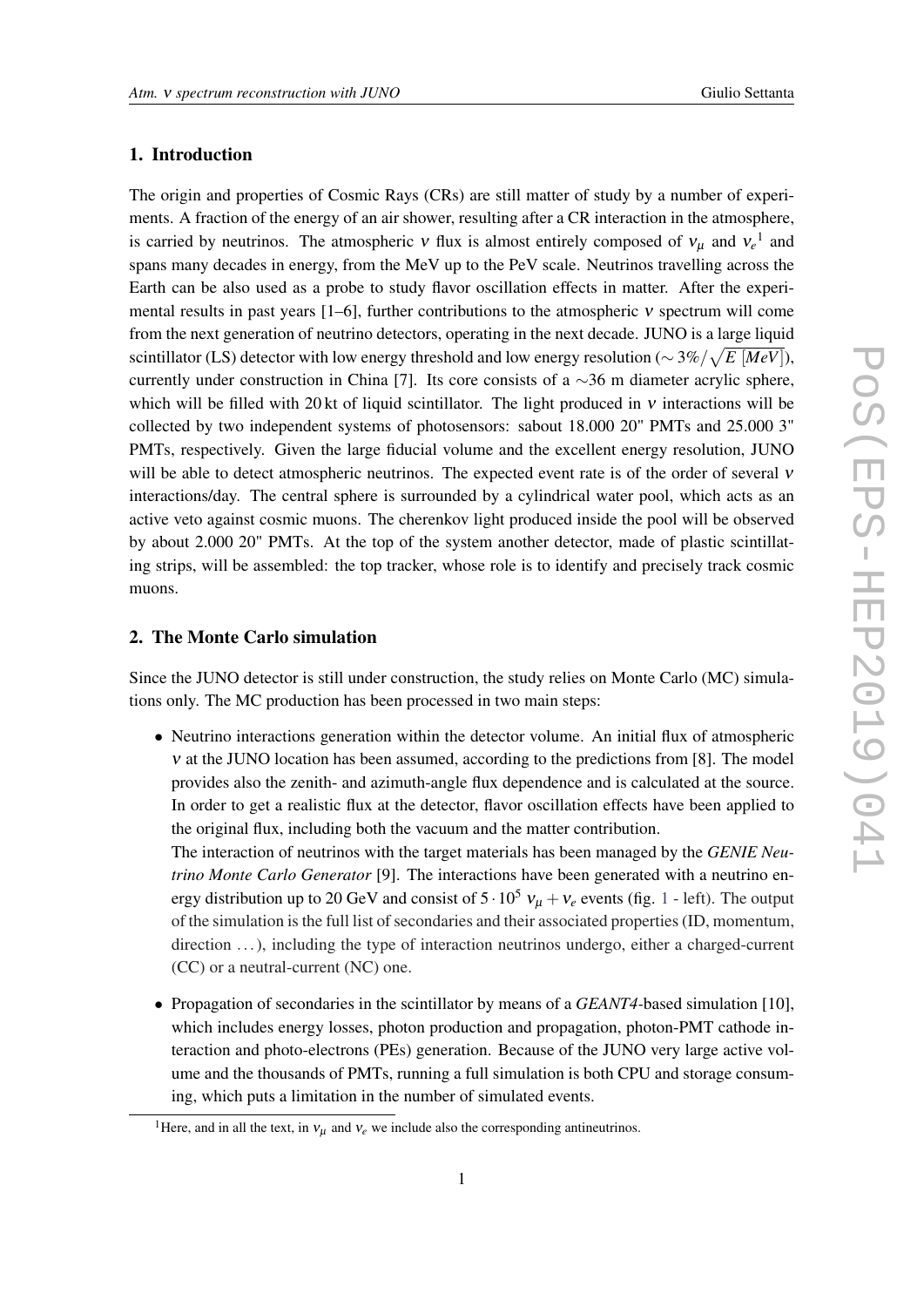<span id="page-2-0"></span>After the end of the simulation chain, a map of the hits on the detector is available, distributed in time and position (fig. 1 - right).



Figure 1: Left: visible energy of the MC sample, for  $v_\mu$  CC (blue),  $v_e$  CC (red) and NC events (green); right: map of the hits on the 3" PMT system after one neutrino event  $(E_v \simeq 900 \text{ MeV}, v_e \text{ CC interaction})$ .

## 3. Sample selection and flavor identification

Simulated atmospheric neutrino events are selected in order to get two separate samples, one enriched in  $v_e$  and the other one in  $v_\mu$ . Being a large LS, the JUNO central detector is not the ideal instrument for particle tracking. Indeed, its best performances are achieved in events which are entirely contained within the volume, where a full calorimetric measurement can be performed, with no need to separate the single tracks. Fiducial cuts applied to the neutrino sample are targeted to select events whose secondaries start and end within the CD, here called fully-contained (FC). On the contrary, events which have some secondary particles escaping from the CD are defined partially-contained (PC) and will have poorer energy resolution. Muons that may come from neutrino interactions outside the detector are not considered in the study. On the other hand, the above criteria form an intrinsic limitation for the spectrum reconstruction of high-energy  $v_{\mu}$ , namely  $E_{v_{\mu}} \gtrsim 10$  GeV, because the resulting muon from a CC interaction is never fully contained inside the CD.

In order to select FC well-reconstructed events and enrich the sample in CC interactions, a series of fiducial cuts have been applied:

 $R_{VERTEX}$  < 16m. The cut on the vertex distance from the centre of the sphere  $R_{VERTEX}$  has been used to remove events which release their energy near the edge of the acrylic sphere. These events tipically exhibit a loss of linearity between the deposited and the collected energy, because part of the energy is released in the acrylic and not in the LS and because the closest PMTs collect a great amount of light and can undergo saturation. In order to reproduce the uncertainty on the reconstructed vertex position, the true MC position has been smeared by means of a 3D gaussian function, centered at the true position and with the square root of the variance  $\sigma = 1$  m.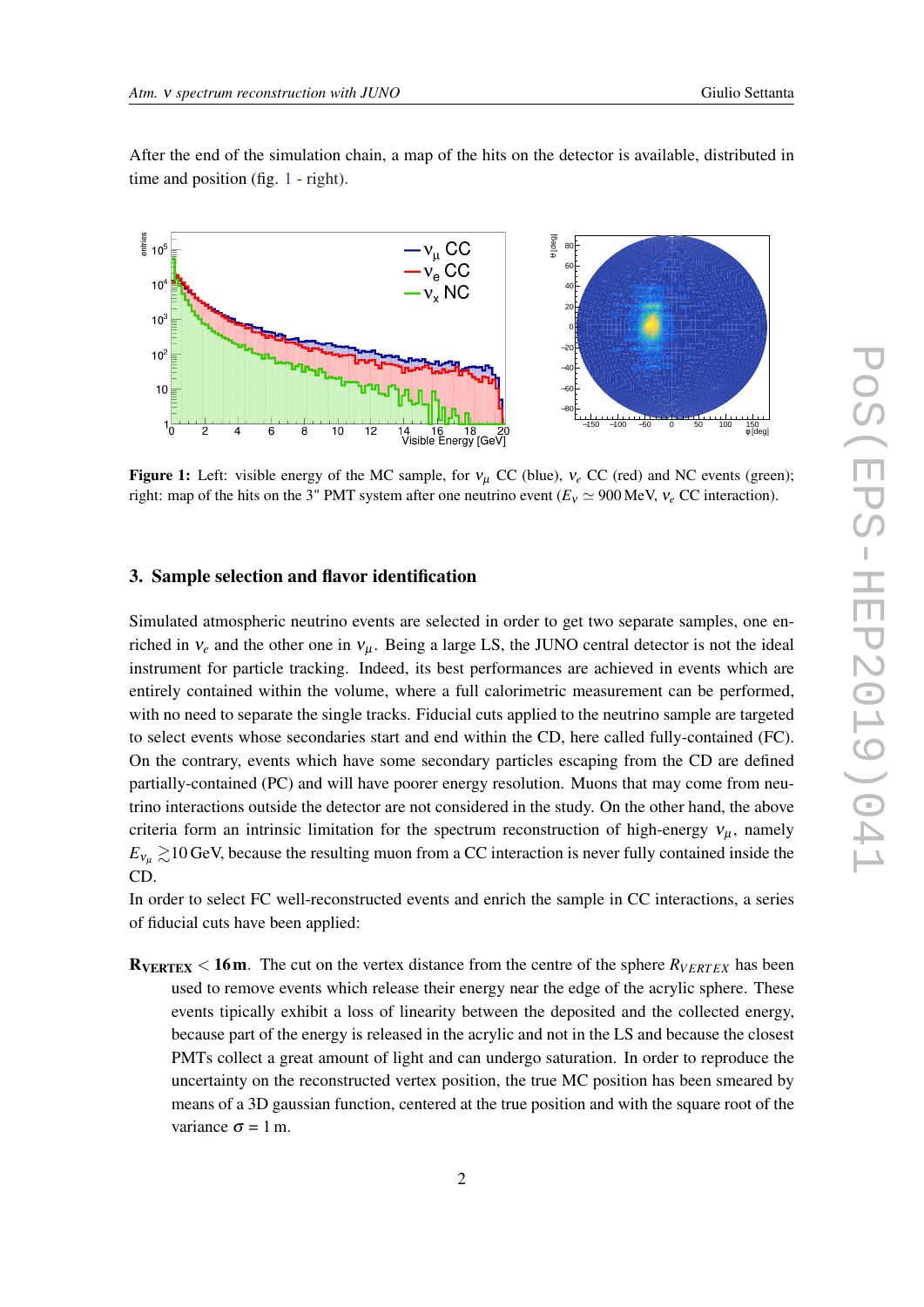- $NPE_{LPMT}^{CD} > 10^5$  $NPE_{LPMT}^{CD} > 10^5$  $NPE_{LPMT}^{CD} > 10^5$ . To remove the core of NC events, which accumulates at low energy (fig. 1 left), a cut on the total charge collected by the 20" PMT system in the inner detector has been employed (NPE  $\equiv$  Number of Photo-Electrons). 10<sup>5</sup> PEs roughly correspond to a visible energy of 80 MeV.
- $NPE<sup>WP</sup> < 60$ . The cut on the total charge collected in the water pool has been used to remove cosmic muon events and PC neutrino events.

The overall efficiency of fiducial cuts on the neutrino sample is about 60%. After the selection, the neutrino sample is composed at 97% of FC events. The remaining PC events are composed at 96% of  $v_{\mu}$  CC interactions. To estimate the residual contamination coming from atmospheric muons, a full MC simulation of millions of events would be necessary, since the muon flux is several orders of magnitude higher than the atmospheric neutrino flux. However, since these kind of simulations are extremely CPU-consuming, a simplified 2D toy model has been implemented. The model simulates all the physical processes for light production and detection, including the stochastic fluctuations. As a validation, the model is able to reproduce the expected performances of the water pool veto (98% efficiency) if a simple majority is requested to tag cosmic muon events. The estimated rejection power is  $< 1.15 \cdot 10^{-6}$  @ 90% confidence level, after the fiducial cuts.

A crucial part in the atmospheric ν study is the correct identification of the original ν flavor. Above  $\sim$ 100 MeV neutrinos can be assumed to interact with nucleons only. This implies that hadronic particles are always produced in the final state. In the case of a CC interaction, the corresponding charged lepton is also produced (either  $v_{\mu} N \rightarrow \mu X$  or  $v_e N \rightarrow e X$ ). In the case of a NC interaction, only secondary hadrons and the scattered neutrino are in the final state. CC interactions are therefore the preferred channel for the neutrino flavor identification, since the lepton immediately identifies the original neutrino. Specifically, muons with energy > 1 GeV travel in general for a longer distance inside the detector with respect to electrons. Additionally, muons can decay inside the scintillator volume, giving a delayed energy release at low energy too. The above differences make  $v_\mu$  CC events more elongated in time with respect of  $v_e$  CC events, which indeed appear more point-like. Hadronic particles, which make the totality of a NC event, have in general a longliving energy release, because of interactions and decays. Furthermore, since hadrons are included in every neutrino-nucleon interaction, they make more similar  $v_\mu$  and  $v_e$  CC event topologies.

The different temporal behaviour of the classes of events has been exploited by building a time profile-based discrimination algorithm. The 3" PMT system only has been used in the algorithm, since it is more accurate in time measurement. To reproduce realistic Time-Transit Spread (TTS) effects, an artificial smearing has been applied to the true hit time over every PMT. A gaussian function with  $\sigma = 4$  *ns* has been used. A hit time-residual is then defined for each SPMT as:

$$
t_{res}^i = t_{hit}^i - \left(\frac{n \cdot R_V^i}{c}\right),\tag{3.1}
$$

where  $t_{hit}^i$  is the hit time on the i-th SPMT,  $c/n$  is the speed of light inside the scintillator and  $R_V^i$ is the distance between the i-th SPMT and the interaction vertex. The smeared vertex position is again used. The time residual is therefore the arrival time of light on the PMTs, minus the time of flight of photons from the vertex to the PMT and reflects how smeared in time is the event.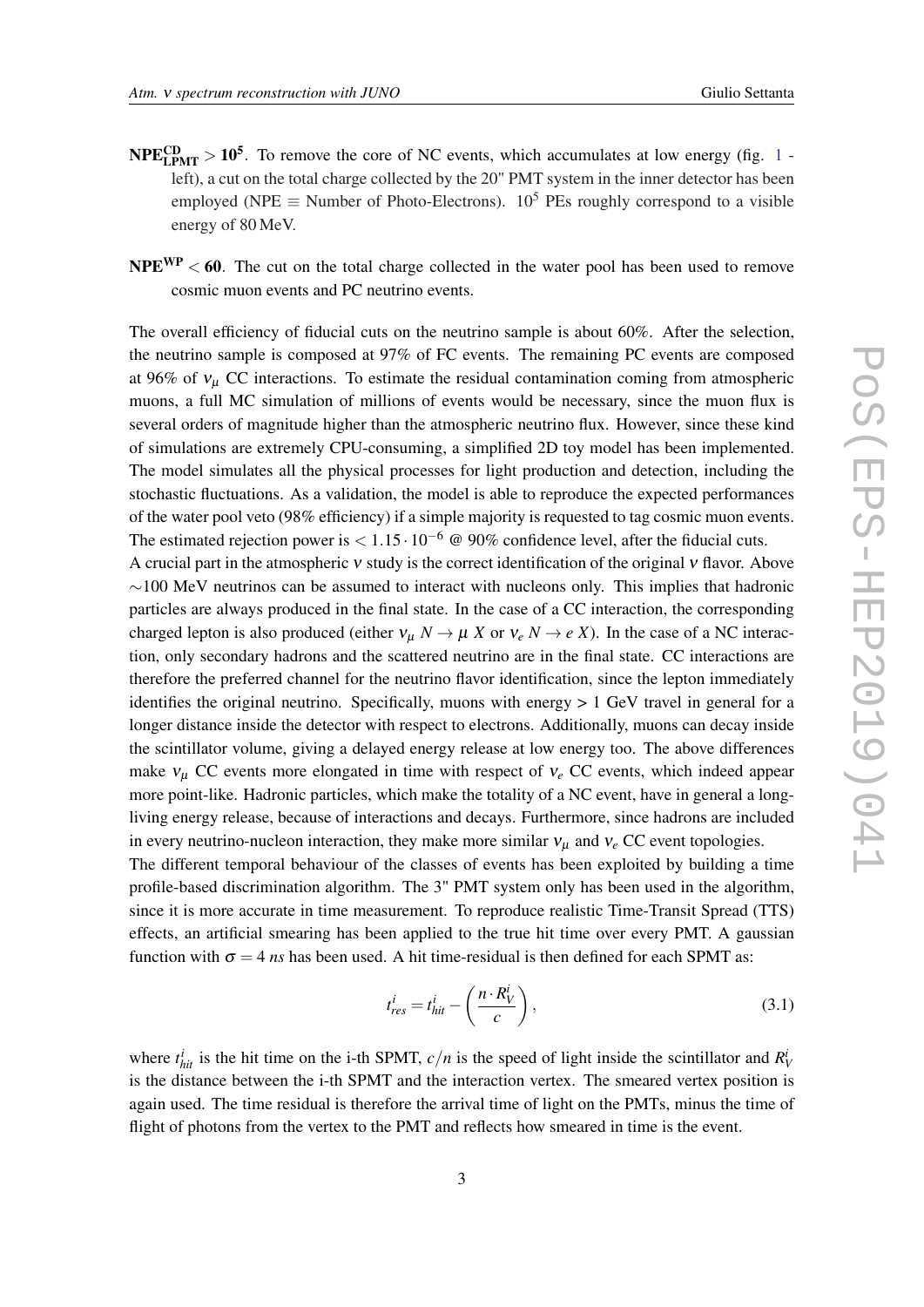Since  $v_{\mu}$  and  $v_e$  CC events result in different light production duration, the RMS of the  $t_{res}$  distribution is used as a discrimination variable (here called  $\sigma(t_{res})$ ). In fig. 2 the  $\sigma(t_{res})$  distribution is reported for the three populations:  $v_{\mu}$  CC,  $v_{e}$  CC and NC events. The variable is also reported separately in 4 different bins of NPE collected by CD LPMTs, selected in order to have equal statistics in each bin.



Figure 2: Distribution of  $\sigma(t_{res})$  for  $v_u$  CC (blue),  $v_e$  CC (red) and NC events (green). The NPE range is reported above the figures.

A good isolation of the ν*<sup>e</sup>* CC component is evident, over the whole energy range. On the contrary, the  $v_\mu$  CC and the NC components appear to be overlapped. The hadronic part of the secondaries has indeed an important contribution from charged pions, which decays with ∼100% probability into  $\mu + v$  and are therefore an irreducible background. Also protons and neutrons have timing features similar to muons, because they scatter for a long time before stopping. The NC component contribution, however, becomes less significant at high energy, because of the steeper spectral shape (fig. [1](#page-2-0) - left). Two separate cuts have been therefore applied for  $v_e$  and  $v_\mu$ , to isolate CC events. The residual NC events, which have not been removed by the *tres* selection, are populated both of  $v_e$  and  $v_\mu$ .

Concerning the  $v_e$  selection, a value of  $\sigma(t_{res})$  < 75 ns is required. The cut results in an efficiency about 41% with respect to the sample after fiducial cuts and a residual contamination from  $v_{\mu}$  less than 6%. For the  $v_\mu$  selection, a requirement of  $\sigma(t_{res}) > 95$  ns is coupled to a further requirement of NPE > 500.000. The efficiency is 60% with respect to the sample after fiducial cuts. The residual ν*<sup>e</sup>* contamination is less than 20%.

#### 4. Spectrum reconstruction

In order to extract the primary neutrino energy spectrum, an unfolding procedure has been used. The observable spectrum  $M_j$ , which in this case is the NPE<sup>CD</sup><sub>LPMT</sub> distribution, is the result of:

$$
M_j = \sum_i A_{ji} N_i,\tag{4.1}
$$

where  $N_i$  is the unfolded neutrino spectrum and  $A_{ji}$  is the detector response matrix, which can also be expressed as the conditional probability that a neutrino with a certain energy produces a certain amount of NPE:  $A_{ji} = P\left(NP_{E\text{-}LPMT_j}|E_{\text{v}_i}\right)$ . The relationship can be inverted and the primary spectrum can be expressed as:

$$
N_i = \sum_j U_{ij} M_j,\tag{4.2}
$$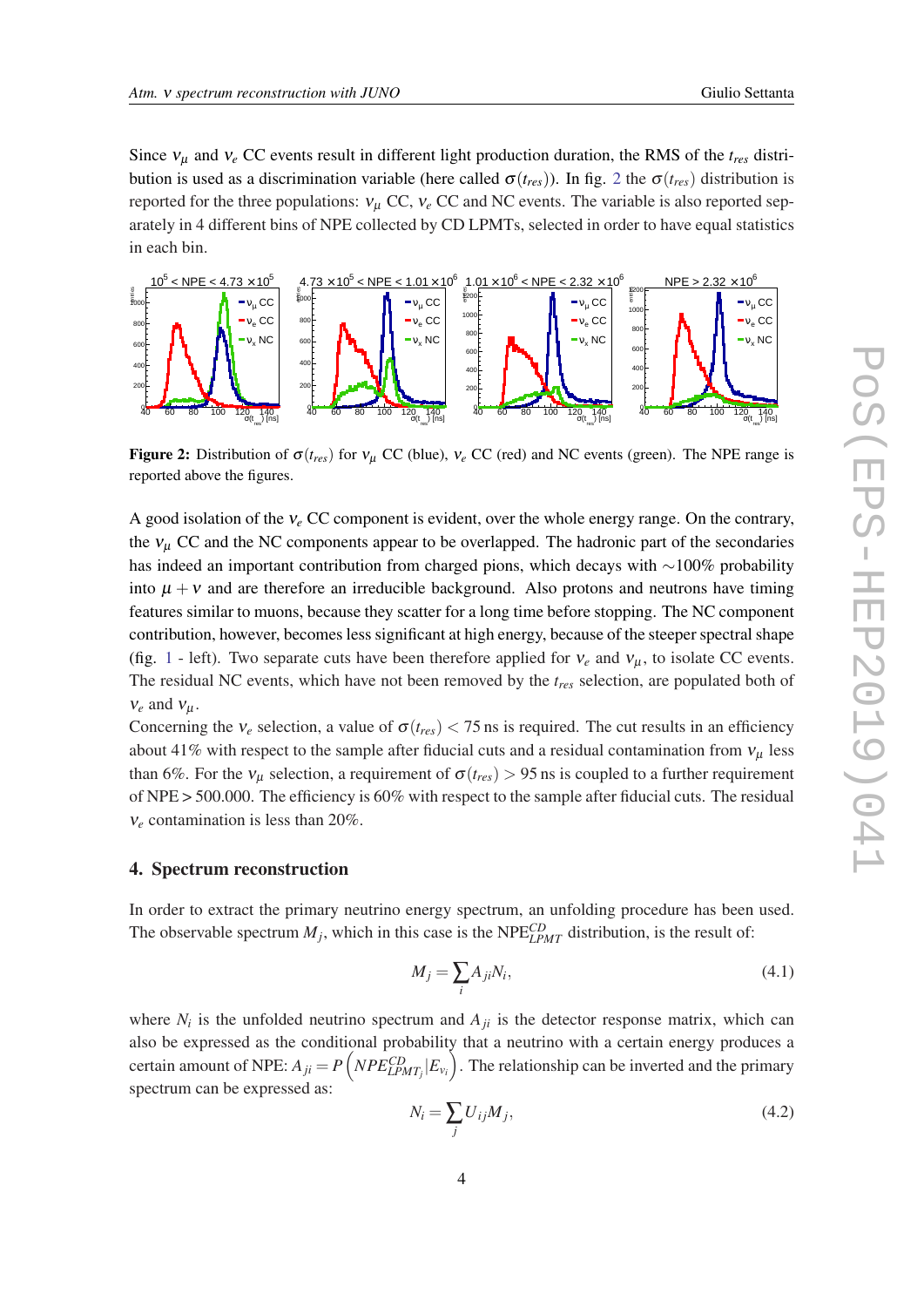where  $U_{ij}$  is the unfolding matrix. To build  $U$ , an iterative Bayesian method has been adopted [11, 12]. The detector response matrix has been estimated using the full MC sample and then normalized as  $\sum_i A_{ii} = 1 - \varepsilon$ , where  $\varepsilon$  takes into account the inefficiency due to the reduced phase space considered by the matrix. As a prior flux distribution, the prediction from [8] has been used. The two unfolding matrices, for the  $v_e$  and the  $v_\mu$  flux, are reported in fig. 3. As for the *A* matrix, the unfolding matrix can be expressed as the conditional probability that an event which produced a certain amount of NPE originated from a neutrino with a certain energy:  $U_{ij} =$  $P(E_{\nu_i}|NPE_{LPMT_j}^{CD})$ : *U* allows therefore to unfold the experimentally observed NPE distribution into the primary neutrino flux.



Figure 3: Unfolding matrices for the  $v_e$  (left) and the  $v_\mu$  flux (right).

An independent MC sample, corresponding to about 5 years of detector livetime, have then be generated, to simulate real data. The primary neutrino spectrum has been reconstructed separately for  $v_e$  and  $v_\mu$  and is reported in fig. 4, together with the prediction from [8] and the measurement presented in [4].



Figure 4: Reconstructed atmospheric neutrino spectrum for  $v_e$  (left) and  $v_\mu$  (right). The prediction from [8] is also shown, w/ (full line) and w/o (dashed line) the oscillation effects. The measurement from [4] is reported (white crosses).

The uncertainties reported in the spectra in fig. 4 include both the statistic and the systematic contribution. In the second class, the effects from oscillations parameters and cross sections uncer-